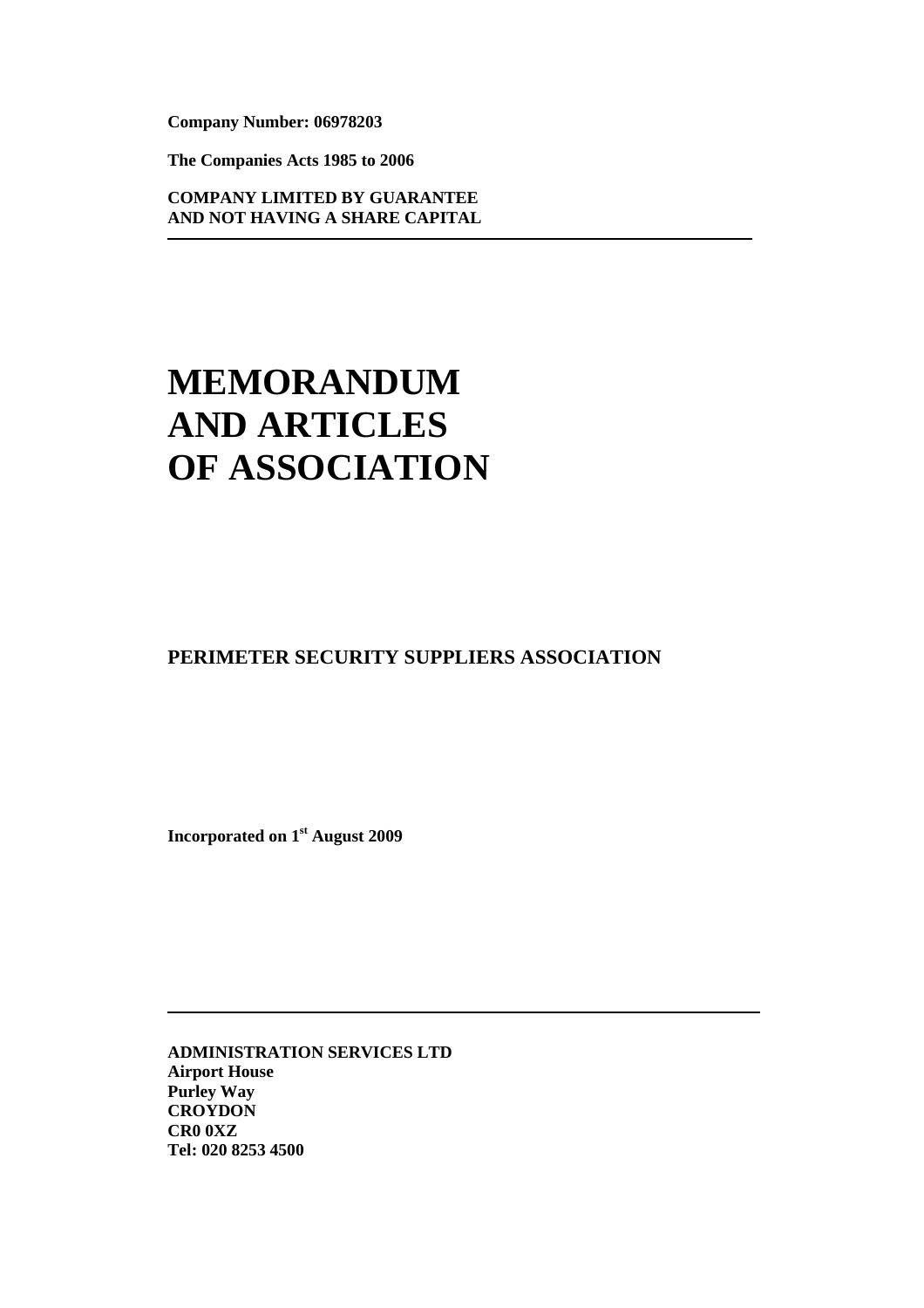#### THE COMPANIES ACTS 1985 to 2006

# COMPANY LIMITED BY GUARANTEE AND NOT HAVING A SHARE CAPITAL

#### MEMORANDUM OF ASSOCIATION OF

#### PERIMETER SECURITY SUPPLIERS ASSOCIATION

- 1. The Company's name is "PERIMETER SECURITY SUPPLIERS ASSOCIATION".
- 2. The Company's registered office is to be situated in England and Wales
- 3. The Company's objects are:-

 (a) (i) To operate a trade association for suppliers of products and services providing security protection against threats of any kind ("the Industry"); to investigate and identify the needs of the Industry and to represent, promote and further the interests of the Industry as a whole and of any persons, firms or companies engaged in or associated with the Industry and allied trades of the members of the Company; to provide membership services and facilities, insurance services and other services of all kinds to any persons, firms or companies having dealings with the Company and to provide effective representation of the interests of the Industry; to improve the perception of the Industry by its customers, potential customers, employees, contractors and others and amongst the general public; to create, maintain, supply and make available listings of approved contractors and suppliers; to provide advisory, consultancy, technical, administrative and support services to the Industry and firms, businesses, companies, individuals and others engaged in or connected with the Industry; to promote quality workmanship, quality registration and accreditation schemes, quality marks and the like and to encourage, promote, arrange, develop and deliver training schemes, professional skills development and enhancement initiatives and the like; to collect, collate, organise, use, distribute, disseminate and make available data, statistics, financial and other information in paper, electronic or other forms; to arrange, develop, participate in and promote conferences, seminars, lectures, public meetings, training courses, study days, members' events and other events of all kinds; to print, publish and distribute journals, reports, magazines, newsletters, periodicals, bulletins, press releases, books, surveys and other items whether in paper, audio, visual, multi-media or other electronic form or any other form whatsoever; to collaborate with, assist, advise, consult, make representations to and lobby businesses, commercial and industrial organisations and bodies, governments, local authorities, local education authorities, colleges, schools, educational institutions and bodies, local, national and international economic fora, organisations, institutions and bodies, training and enterprise organisations and bodies, corporate bodies, firms and businesses of all kinds, employers' representative and consultative bodies and other individuals, bodies, groups, institutions and organisations; and to buy, sell, manufacture, repair, alter, hire, let on hire, export, import, supply and deal in plant, machinery, equipment, appliances, apparatus, utensils, materials, produce, supplies,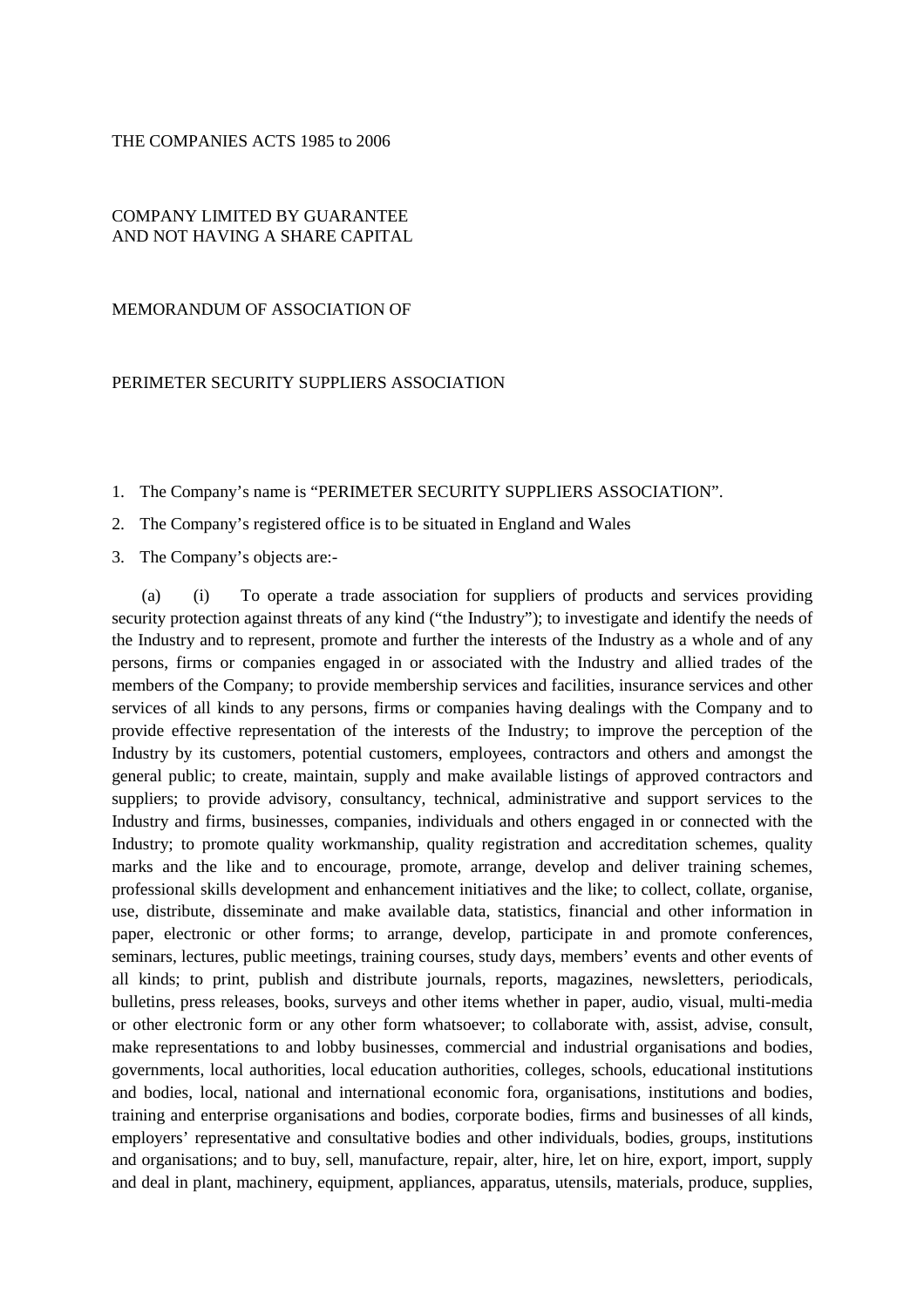consumables, articles and things of every description capable of being used in connection with the foregoing businesses, or any of them, or likely to be required by any of the members of, customers of, or persons having dealings with the Company.

 (ii) To carry on any other trade or business whatever which can in the opinion of the Executive Committee be advantageously carried on in connection with or ancillary to any of the businesses of the Company.

 (b) To purchase or by any other means acquire and take options over any property whatever, and any rights or privileges of any kind over or in respect of any property.

 (c) To apply for, register, purchase, or by other means acquire and protect, prolong and renew, whether in the United Kingdom or elsewhere, any trade marks, patents, copyrights, trade secrets, or other intellectual property rights, licences, secret processes, designs, protections and concessions and to disclaim, alter, modify, use and turn to account and to manufacture under or grant licences or privileges in respect of the same, and to expend money in experimenting upon, testing and improving any patents, inventions or rights which the Company may acquire or propose to acquire.

 (d) To acquire or undertake the whole or part of the business, goodwill, and assets of any person, firm, or company carrying on or proposing to carry on any of the businesses which the Company is authorised to carry on and as part of the consideration for such acquisition to undertake all or any of the liabilities of such person, firm, or company, or to acquire an interest in, amalgamate with, or enter into partnership or into any arrangement for sharing profits, or for co-operation, or for mutual assistance with any such person, firm or company, or for subsidising or otherwise assisting any such person, firm or company, and to give or accept, by way of consideration for any of the acts or things aforesaid or property acquired, any shares, debentures, debenture stock or securities that may be agreed upon, and to hold and retain, or sell, mortgage, and deal with any shares, debentures, debenture stock or securities so received.

 (e) To improve, manage, construct, repair, develop, exchange, let on lease or otherwise, mortgage, charge, sell, dispose of, turn to account, grant licences, options, rights and privileges in respect of, or otherwise deal with all or any part of the property and rights of the Company.

 (f) To invest and deal with the moneys of the Company not immediately required in such manner as may from time to time be determined and to hold or otherwise deal with any investments made.

 (g) To lend and advance money or give credit on any terms and with or without security to any person, firm or company (including without prejudice to the generality of the foregoing any holding company, subsidiary or fellow subsidiary of, or any other company associated in any way with, the Company), to enter into guarantees, contracts of indemnity and suretyships of all kinds, to receive money on deposit or loan upon any terms, and to secure or guarantee in any manner and upon any terms the payment of any sum of money or the performance of any obligation by any person, firm or company (including without prejudice to the generality of the foregoing any such holding company, subsidiary, fellow subsidiary or associated company as aforesaid).

 (h) To borrow and raise money in any manner and to secure the repayment of any money borrowed, raised or owing by mortgage, charge, standard security, lien or other security upon the whole or any part of the Company's property or assets (whether present or future) and also by a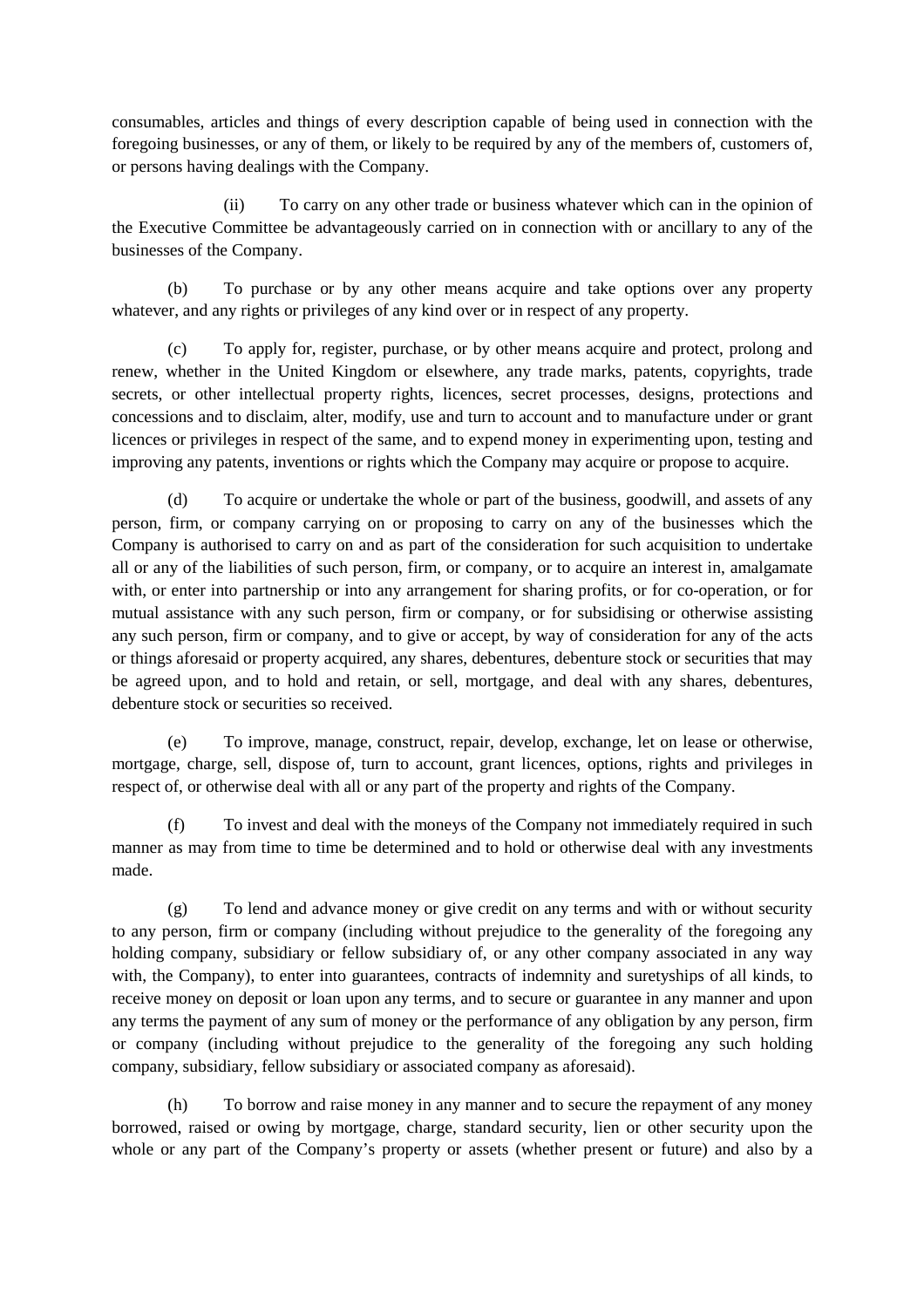similar mortgage, charge, standard security, lien or security to secure and guarantee the performance by the Company of any obligation or liability it may undertake or which may become binding on it.

 (i) To draw, make, accept, endorse, discount, negotiate, execute and issue cheques, bills of exchange, promissory notes, bills of lading, warrants, debentures, and other negotiable or transferable instruments.

 (j) To apply for, promote, and obtain any Act of Parliament, order, or licence of the Department of Trade or other authority for enabling the Company to carry any of its objects into effect, or for effecting any modification of the Company's constitution, or for any other purpose which may seem calculated directly or indirectly to promote the Company's interests, and to oppose any proceedings or applications which may seem calculated directly or indirectly to prejudice the Company's interests.

 (k) To enter into any arrangements with any government or authority (supreme, municipal, local or otherwise) that may seem conductive to the attainment of the Company's objects or any of them, and to obtain from any such government or authority any charters, decrees, rights, privileges or concessions which the Company may think desirable and to carry out, exercise, and comply with any such charters, decrees, rights, privileges, and concessions.

 (l) To subscribe for, take, purchase, or otherwise acquire, hold, sell, deal with and dispose of, place and underwrite shares, stocks, debentures, debenture stocks, bonds, obligations or securities issued or guaranteed by any other company constituted or carrying on business in any part of the world, any debentures, debenture stocks, bonds, obligations or securities issued or guaranteed by any government or authority, municipal, local or otherwise, in any part of the world.

 (m) To control, manage, finance, subsidise, co-ordinate or otherwise assist any company or companies in which the Company has a direct or indirect financial interest, to provide secretarial, administrative, technical, commercial and other services and facilities of all kinds for any such company or companies and to make payments by way of subvention or otherwise and any other arrangements which may seem desirable with respect to any business or operations of or generally with respect to any such company or companies.

 (n) To promote any other company for the purpose of acquiring the whole or any part of the business or property or undertaking or any of the liabilities of the Company, or of undertaking any business or operations which may appear likely to assist or benefit the Company or to enhance the value of any property or business of the Company, and to place or guarantee the placing of, underwrite, subscribe for, or otherwise acquire all or any part of the shares or securities of any such company as aforesaid.

 (o) To sell or otherwise dispose of the whole or any part of the business or property of the Company, either together or in portions, for such consideration as the Company may think fit, and in particular for shares, debentures, or securities of any company purchasing the same.

 (p) To act as agents or brokers and as trustees for any person, firm or company, and to undertake and perform sub-contracts.

 (q) To remunerate any person, firm or company rendering services to the Company either by cash payment or otherwise as may be thought expedient.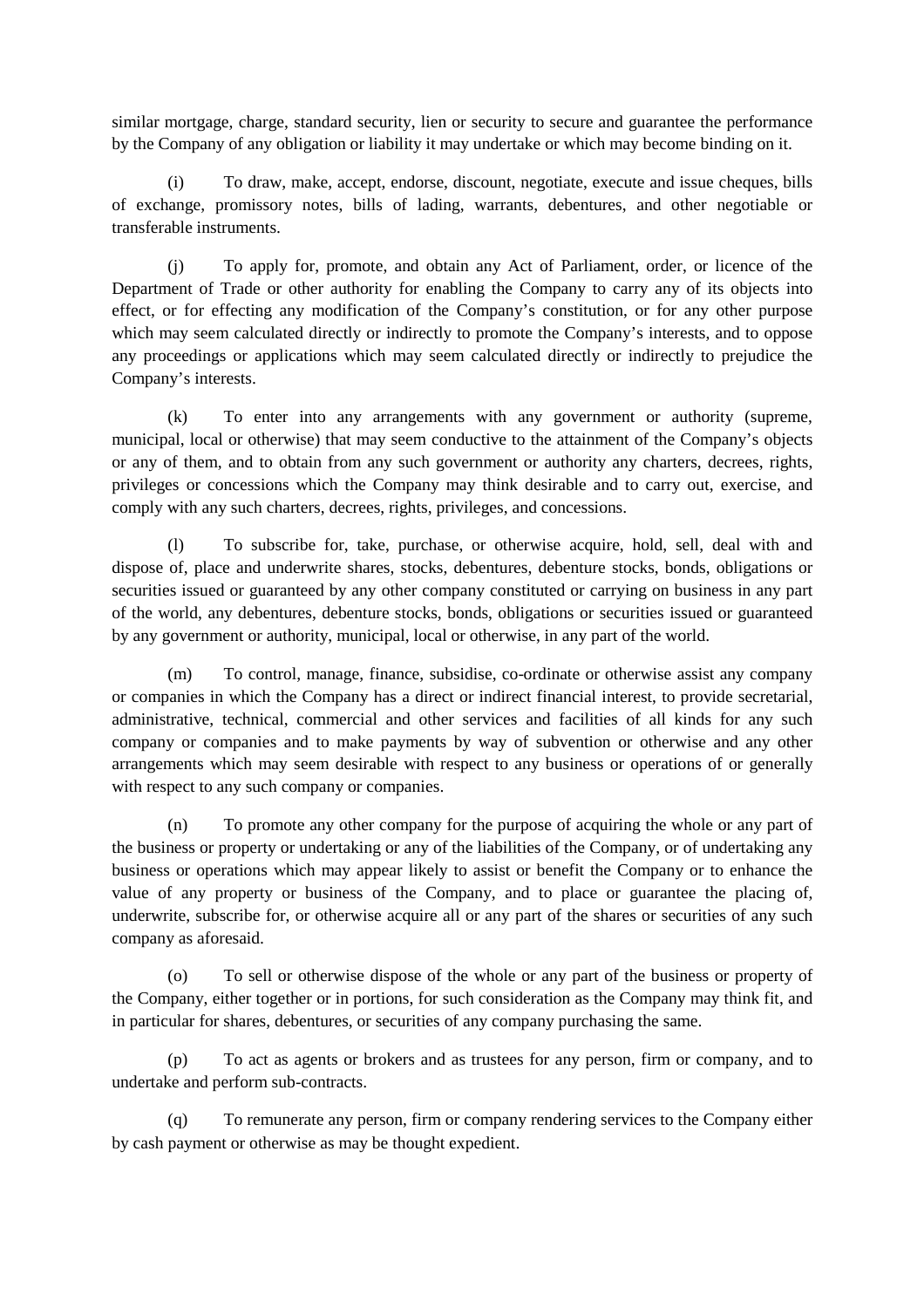(r) To pay all or any expenses incurred in connection with the promotion, formation and incorporation of the Company, or to contract with any person, firm or company to pay the same.

 (s) To support and subscribe to any charitable or public object and to support and subscribe to any institution, society, or club which may be for the benefit of the Company or its Executive Committee or employees, or may be connected with any town or place where the Company carries on business; to give or award pensions, annuities, gratuities, and superannuation or other allowances or benefits or charitable aid and generally to provide advantages, facilities and services for any persons who are or have been members of the Executive Committee of, or who are or have been employed by, or who are serving or have served the Company, or any company which is subsidiary of the Company or the holding company of the Company or a fellow subsidiary of the Company or the predecessors in business of the Company or of any such subsidiary, holding or fellow subsidiary company and to the wives, widows, children and other relatives and dependants of such persons; to make payments towards insurance including insurance for any member of the Executive Committee, officer or auditor against any liability in respect of any negligence, default, breach of duty or breach of trust (so far as permitted by law); and to set up, establish, support and maintain superannuation and other funds or schemes (whether contributory or non-contributory) for the benefit of any of such persons and of their wives, widows, children and other relatives and dependants; and to set up, establish, support and maintain profit sharing schemes for the benefit of any of the employees of the Company or of any such subsidiary, holding or fellow subsidiary company.

(t) To procure the Company to be registered or recognised in any part of the world.

 (u) To do all or any of the things of matters aforesaid in any part of the world and either as principals, agents, contractors or otherwise, and by or through agents, brokers, sub-contractors or otherwise and either alone or in conjunction with others.

 (v) To do all such other things as may be deemed incidental or conductive to the attainment of the Company's objects or any of them.

(w) AND so that:-

 (i) None of the objects set forth in any sub-clause of this clause shall be restrictively construed but the widest interpretation shall be given to each such object, and none of such objects shall, except where the context expressly so requires, be in any way limited or restricted by reference to or inference from any other object or objects set forth in such sub-clause, or by reference to or inference from the terms of any other sub-clause of this clause, or by reference to or inference from the name of the Company.

 (ii) None of the sub-clauses of this clause and none of the objects therein specified shall be deemed subsidiary or ancillary to any of the objects specified in any other such subclause, and the Company shall have as full a power to exercise each and every one of the objects specified in each sub-clause of this clause as though each sub-clause contained the objects of a separate Company.

 (iii) The word "company" in this clause, except where used in reference to the Company, shall be deemed to include any partnership or other body of persons, whether incorporated or unincorporated and whether domiciled in the United Kingdom or elsewhere.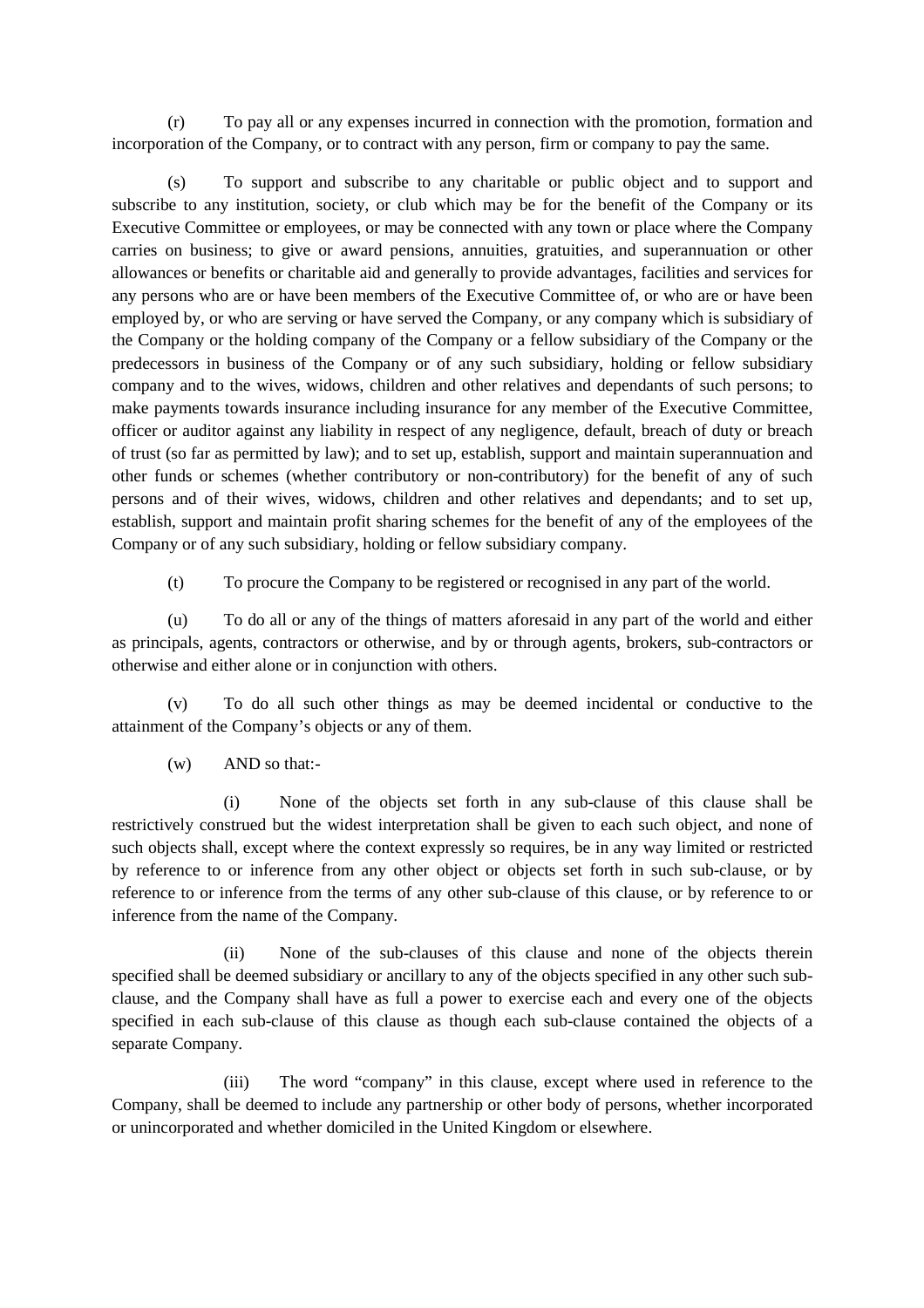(iv) In this clause the expression "the Act" means the Companies Act 1985, but so that any reference in this clause to any provision of the Act shall be deemed to include a reference to any statutory modification or re-enactment of that provision for the time being in force.

 (v) In this memorandum "the Executive" and "the Executive Committee" means the board of the directors of the Company.

4. The liability of the members is limited

5. Every member of the Company undertakes to contribute such amount as may be required (not exceeding  $\pounds$ 1) to the Company's assets if it should be wound up while he is a member, or within a year after he ceases to be a member, for payment of the Company's debts and liabilities contracted before he ceases to be a member, and of the costs, charges and expenses of winding up, and for the adjustment of the rights of the contributories among themselves.

6. The income and property of the Company shall be applied solely towards the promotion of its objects as set forth in this Memorandum of Association and no portion thereof shall be paid or transferred, directly or indirectly, by way of dividend, bonus or otherwise howsoever by way of profit, to members of the Company.

Provided that nothing herein shall prevent any payment in good faith by the Company:-

(a) of reasonable and proper remuneration to any member, officer or servant of the Company for any services rendered to the Company including fees or remuneration to any member of the Executive Committee for his services as an Executive member;

(b) of interest on money lent by any member of the Company at a reasonable and proper rate per annum not exceeding 2 per cent less than the published base lending rate of a clearing bank to be selected by the Executive Committee;

(c) of reasonable and proper rent for premises demised or let by any member of the Company;

(d) of fees, remuneration or other benefit in money or money's worth to any company of which a member may also be a member holding not more than 1% of the issued share capital of that company;

(e) of salary and benefits to any person employed by the Company (whether or not a member of the Executive Committee);

(f) to any member of the Executive of out-of-pocket expenses;

(g) of any premium in respect of any such insurance as is permitted by the Memorandum of Association of the Company.

7. If upon the winding-up or dissolution of the Company there remains, after the satisfaction of all its debts and liabilities, any property whatsoever, the same shall not be paid to or distributed among the members of the Company, but shall be given or transferred to some other institution or institutions having objects similar to the objects to the Company, and which shall prohibit the distribution of its or their income and property to an extent at least as great as is imposed on the Company under or by virtue of the clause 6 hereof, such institution or institutions to be determined by the members of the Company at or before the time of dissolution, and if and so far as effect cannot be given to such provision, then to some charitable object.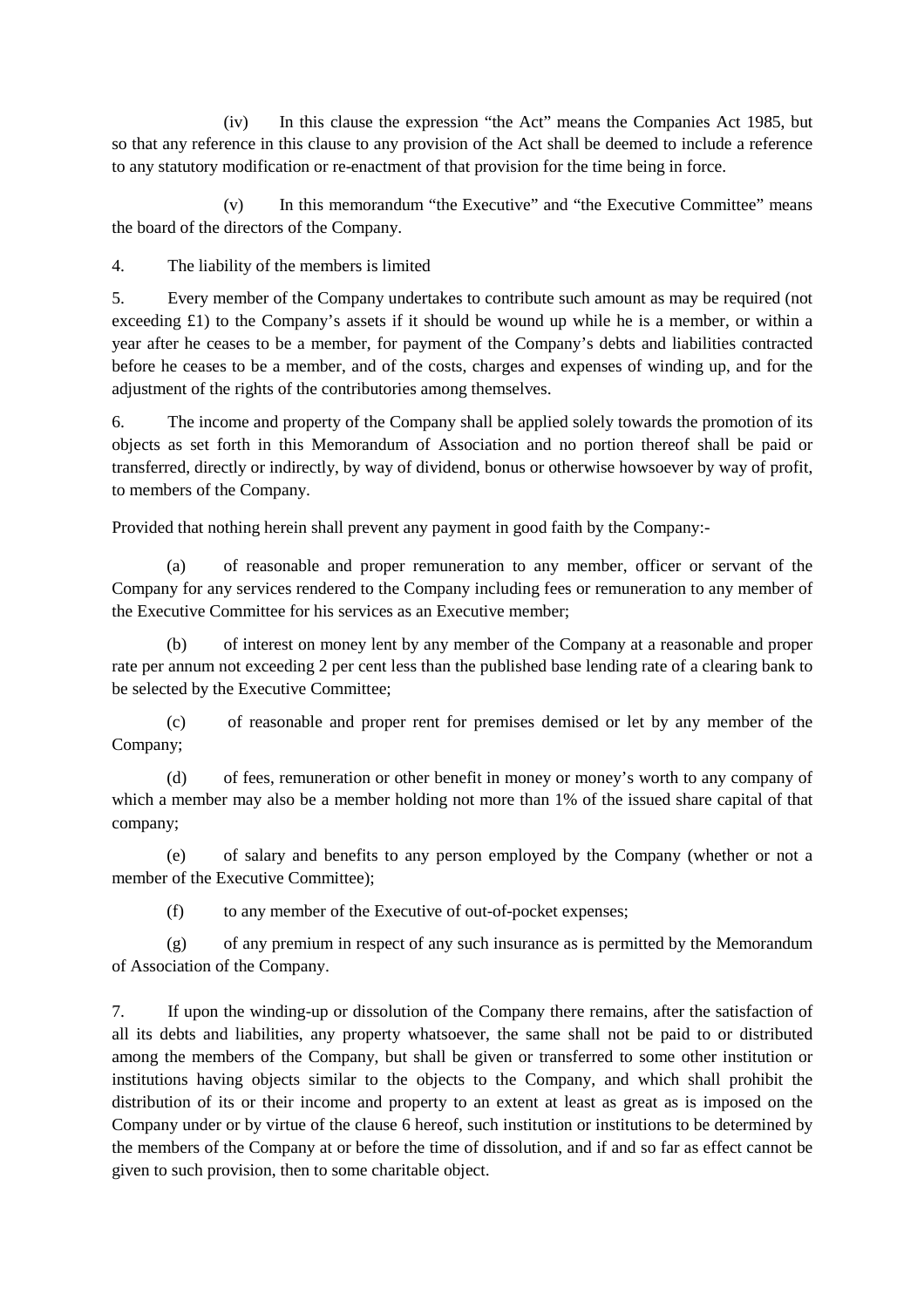We, the Subscribers to this Memorandum of Association, wish to be formed into a Company pursuant to this Memorandum.

Names and addresses of Subscribers

Paul Andrew Jeffrey 43 Charlcombe Rise Portishead Bristol BS20 8NB

Peter Jackson Little Home Farm Bower Road Smeeth Ashford Kent TN25 6SZ

Dated 9<sup>th</sup> June 2009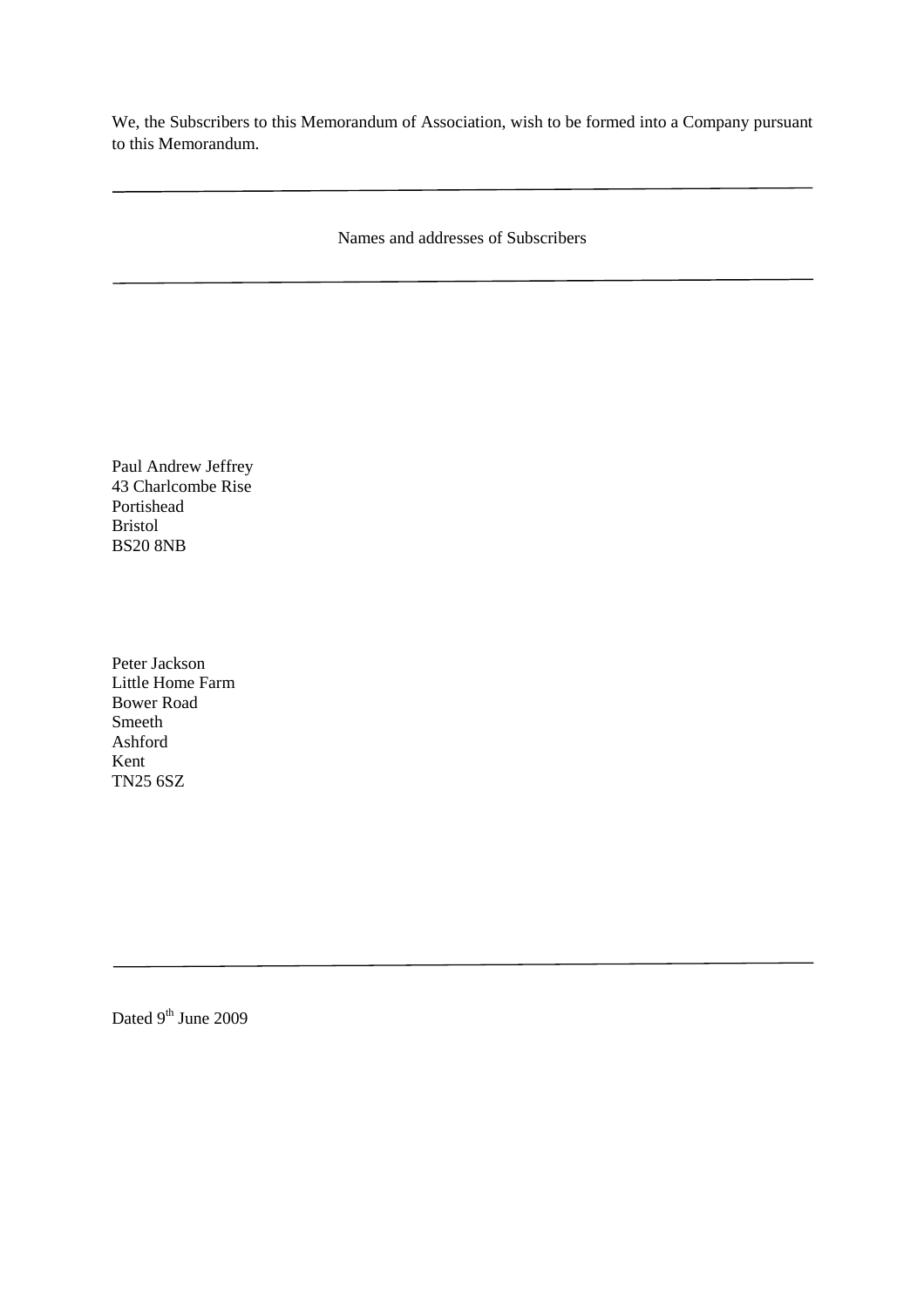#### THE COMPANIES ACTS 1985 to 2006

# COMPANY LIMITED BY GUARANTEE AND NOT HAVING A SHARE CAPITAL

# ARTICLES OF ASSOCIATION OF

# PERIMETER SECURITY SUPPLIERS ASSOCIATION

#### INTERPRETATION

1. In these Articles:-

 "the Act" means the Companies Act, 1985 and "the 2006 Act" means the Companies Act 2006, but so that any reference to any provision of the Act or the 2006 Act shall be deemed to include a reference to any statutory modification or re-enactment of that provision for the time being in force.

"the Executive" means the Executive Committee of the Company (being its board of directors).

"the seal" means the common seal of the Company.

"secretary" means any person appointed to perform the duties of the secretary of the Company.

"the United Kingdom" means Great Britain and Northern Ireland.

Expressions referring to writing shall, unless the contrary intention appears, be construed as including references to printing, lithography, photocopying and other modes of representing or reproducing words in a visible form.

Unless the context otherwise requires, words or expressions contained in these Articles shall bear the same meaning as in the Act or any statutory modification or re-enactment thereof for the time being in force.

# **OBJECTS**

2. The Company is established for the objects expressed in the Memorandum of Association.

#### **MEMBERS**

3. The subscribers to the Memorandum of Association and such other persons as the Executive shall admit to membership shall be members of the Company. Every applicant for membership of the Company shall complete a written application for membership in the format prescribed by the Executive in accordance with the rules and bye laws of the Company. The Executive shall set membership fees as appropriate in accordance with the rules and bye laws for the time being of the Company.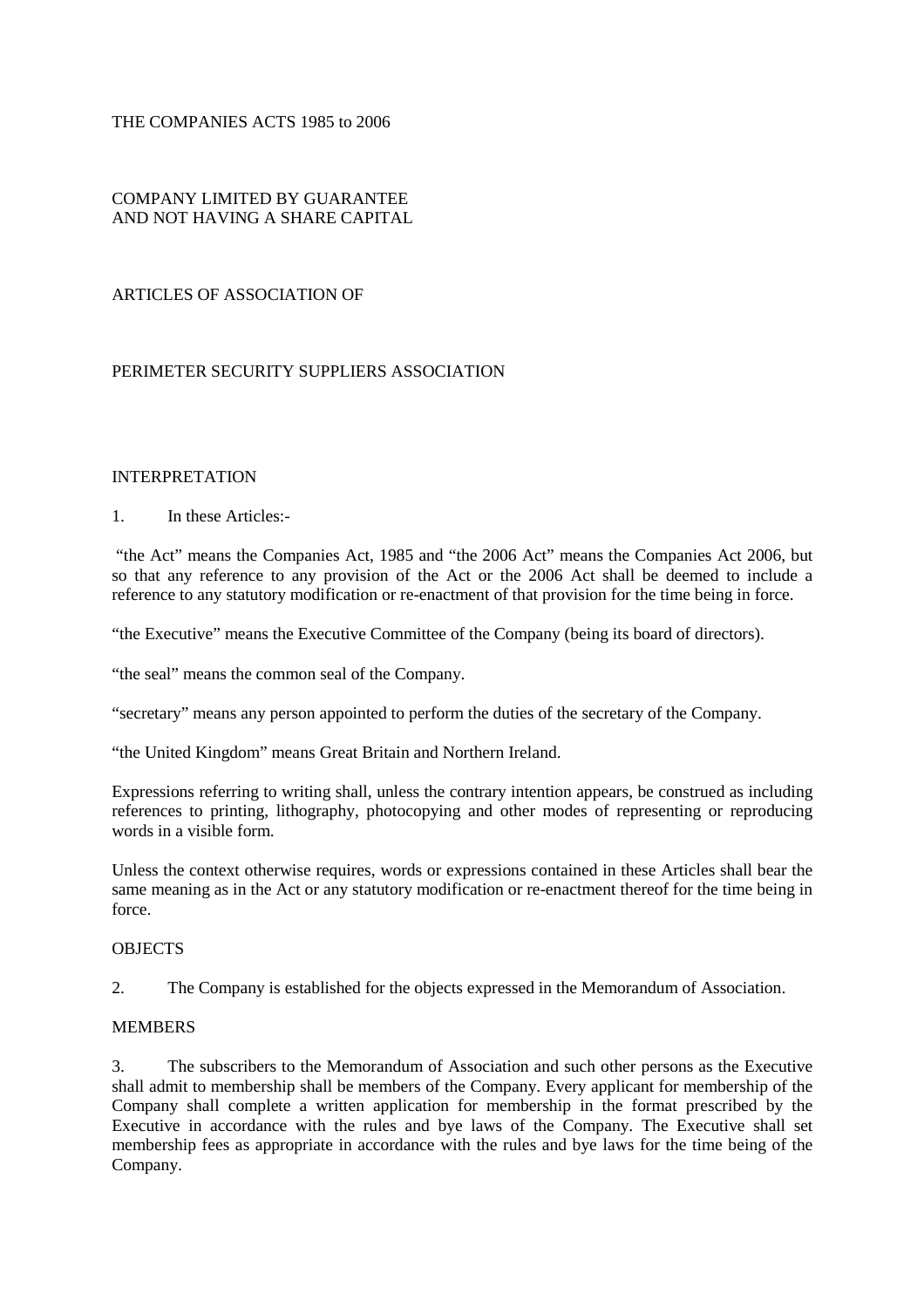4. Unless the members of the Executive or the Company in general meeting shall make other provision pursuant to the powers contained in article 62, the members of the Executive may in their absolute discretion permit any member of the Company to retire, provided (regardless of any other provision pursuant to article 62) that after such retirement the number of members is not less than three.

# GENERAL MEETINGS

5. The Company shall in each year hold a general meeting as its annual general meeting in addition to any other meetings in that year, and shall specify the meeting as such in the notices calling it; and not more than fifteen months shall elapse between the date of one annual general meeting of the Company and that of the next. Provided that so long as the Company holds its first annual general meeting within eighteen months of its incorporation, it need not hold it in the year of its incorporation or in the following year. The annual general meeting shall be held at such time and place as the Executive shall appoint. All general meetings other than annual general meetings shall be called extraordinary general meetings.

6. The Executive may, whenever they think fit, convene an extraordinary general meeting, and extraordinary general meetings shall also be convened on request by members in accordance with section 303 of the 2006 Act, or, in default, may be convened by those members who made such request. If at any time there are not within the United Kingdom sufficient members of the Executive capable of acting to form a quorum, any member of the Executive or any two members of the Company may convene an extraordinary general meeting in the same manner as nearly as possible as that in which meetings may be convened by the Executive.

# NOTICE OF GENERAL MEETINGS

7. General meetings shall be called by fourteen days' notice at the least. The notice shall be exclusive of the day on which it is served or deemed to be served and of the day for which it is given, and shall specify the place, the day and the hour of meeting and, in case of special business, the general nature of that business and shall be given, in manner hereinafter mentioned or in such other manner, if any, as may be prescribed by the Company in general meeting, to such persons as are, under the Articles of the Company, entitled to receive such notices from the Company:

Provided that a meeting of the Company shall, notwithstanding that it is called by shorter notice than that specified in this article, be deemed to have been duly called if it is so agreed:-

(a) in the case of a meeting called as the annual general meeting, by all the members entitled to attend and vote thereat; and

(b) in the case of any other meeting, by a majority in number of the members having a right to attend and vote at the meeting, being a majority together representing not less than ninety per cent. of the total voting rights at that meeting of all the members.

8. The accidental omission to give notice of a meeting to, or the non-receipt of notice of a meeting by, any person entitled to receive notice shall not invalidate the proceedings at that meeting.

#### PROCEEDINGS AT GENERAL MEETINGS

9. No business shall be transacted at any general meeting unless a quorum of members is present at the time when the meeting proceeds to business; save as herein otherwise provided, three members present in person or one-tenth of the membership, whichever shall be the greater shall be a quorum. If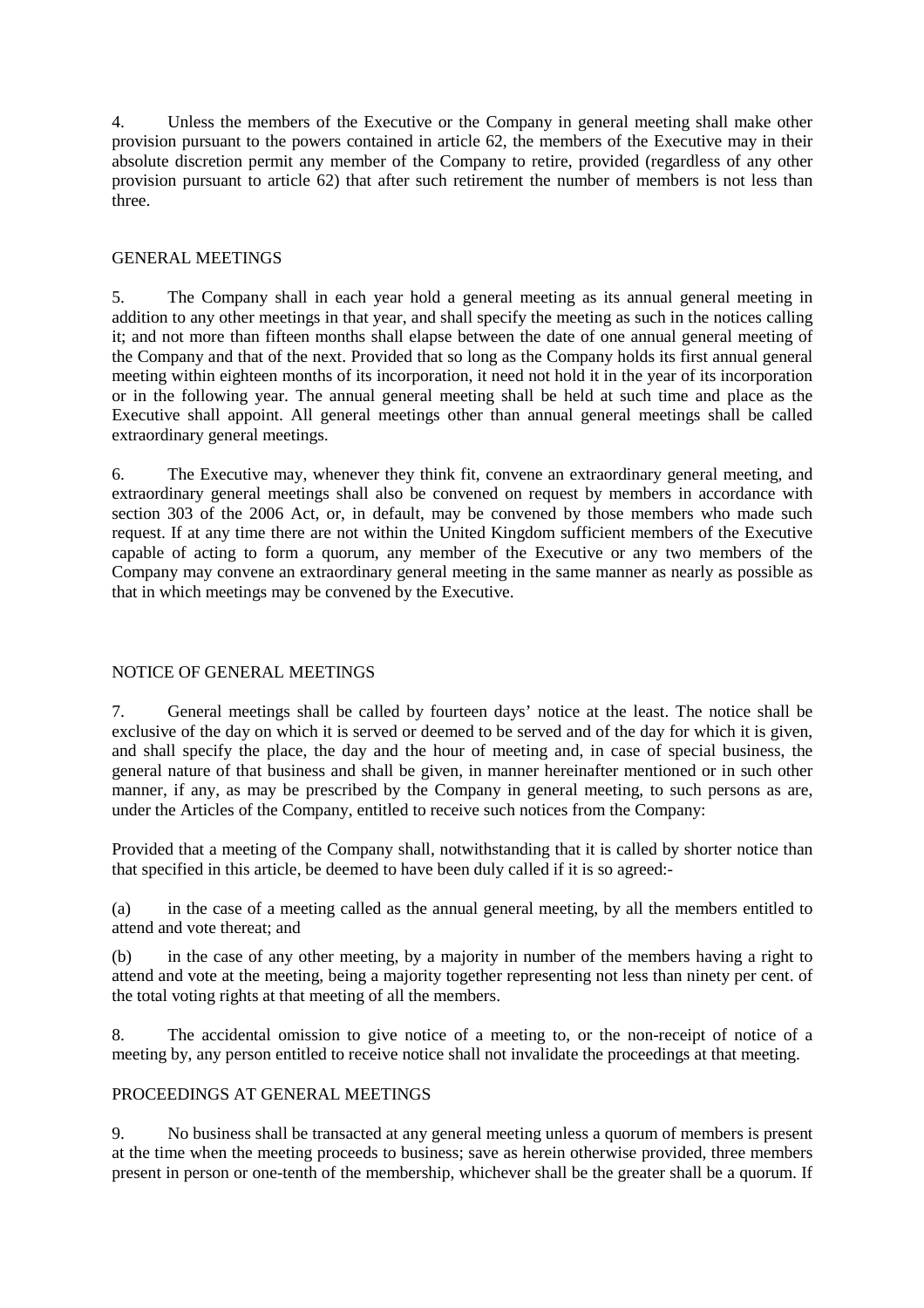within half an hour from the time appointed for the meeting a quorum is not present, the meeting, if convened upon the requisition of members, shall be dissolved; in any other case it shall stand adjourned to the same day in the next week at the same time and place, or to such other day and at such other time and place as the Executive may determine.

10. The chairman, if any, of the Executive shall preside as chairman at every general meeting of the Company, or if there is no such chairman, or if he shall not be present within fifteen minutes after the time appointed for the holding of the meeting or is unwilling to act the members of the Executive present shall elect one of their number to be chairman of the meeting.

11. If at any meeting no member of the Executive is willing to act as chairman or if no member of the Executive is present within fifteen minutes after the time appointed for holding the meeting, the members present shall choose one of their number to be chairman of the meeting.

12. The chairman may, with the consent of any meeting at which a quorum is present (and shall if so directed by the meeting), adjourn the meeting from time to time and from place to place, but no business shall be transacted at any adjourned meeting other than the business left unfinished at the meeting from which the adjournment took place. When a meeting is adjourned for thirty days or more, notice of the adjourned meeting shall be given as in the case of an original meeting. Save as aforesaid it shall not be necessary to give any notice of an adjournment or of the business to be transacted at an adjourned meeting.

13. At any general meeting a resolution put to the vote of the meeting shall be decided on a show of hands unless a poll is (before or on the declaration of the result of the show of hands) demanded:-

- (a) by the chairman; or
- (b) by at least two members present in person or by proxy; or

(c) by any member or members present in person or by proxy and representing not less than one-tenth of the total voting rights of all the members having the right to vote at the meeting.

Unless a poll be so demanded a declaration by the chairman that a resolution has on a show of hands been carried or carried unanimously, or by a particular majority, or lost and an entry to that effect in the book containing the minutes of proceedings of the Company shall be conclusive evidence of the fact without proof of the number or proportion of the votes recorded in favour of or against such resolution.

The demand for a poll may be withdrawn.

14. Except as provided in article 16, if a poll is duly demanded it shall be taken in such manner as the chairman directs, and the result of the poll shall be deemed to be the resolution of the meeting at which the poll was demanded.

15. A poll demanded on the election of a chairman, or on a question of adjournment, shall be taken forthwith. A poll demanded on any other question shall be taken at such time as the chairman of the meeting directs, and any business other than that upon which a poll has been demanded may be proceeded with pending the taking of the poll.

# VOTES OF MEMBERS

16. Every member shall have one vote.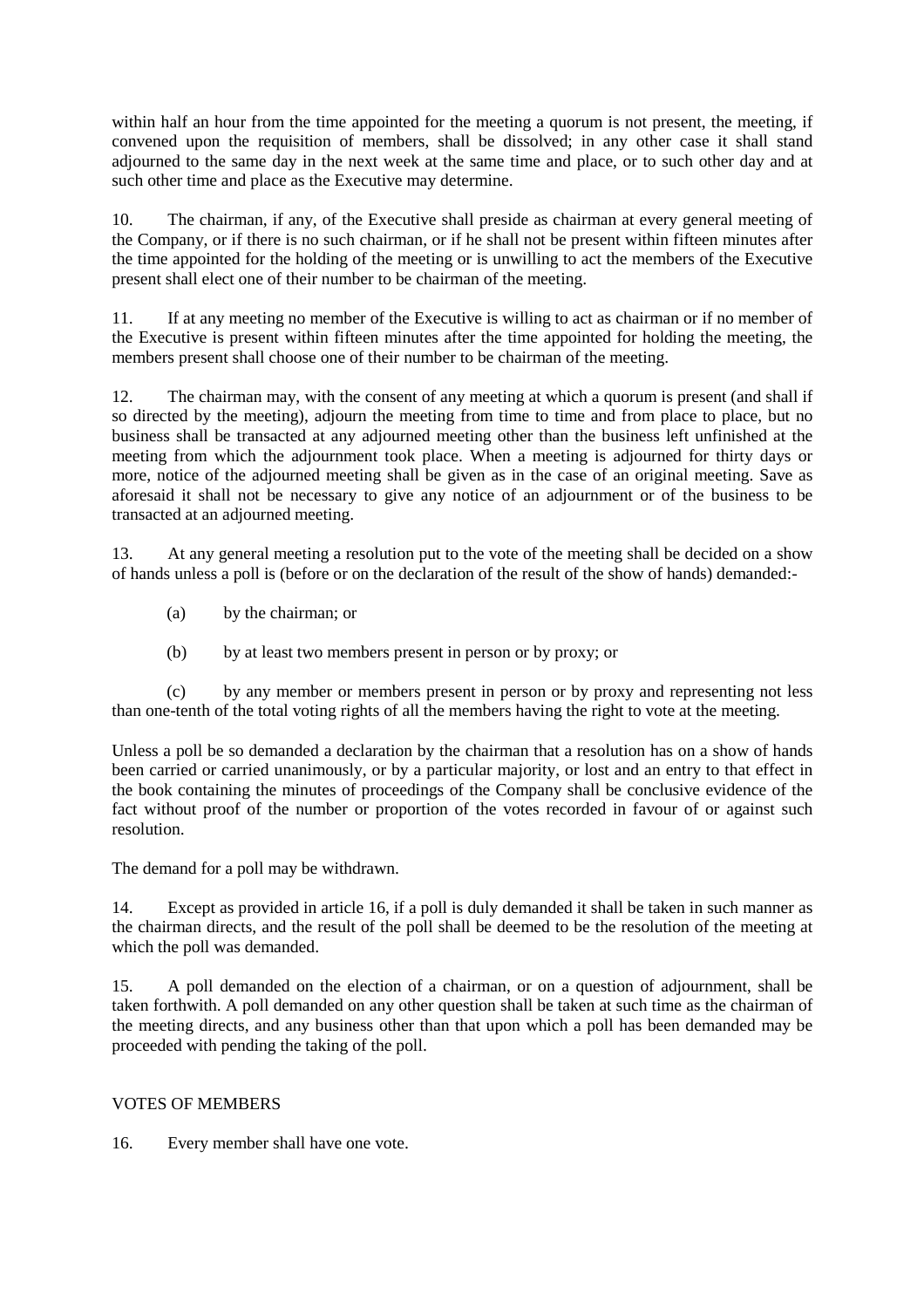17. A member of unsound mind, or in respect of whom an order has been made by any court having jurisdiction in lunacy, may vote, whether on a show of hands or on a poll, by his committee, receiver, curator bonis or other person in the nature of a committee, receiver, or curator bonis appointed by the court, and any such committee, receiver, curator bonis or other person may, on a poll, vote by proxy.

18. No member shall be entitled to vote at any general meeting unless all moneys presently payable by him to the Company have been paid.

19. (a) Any member of the Company entitled to attend and vote at a general meeting shall be entitled to appoint another person (whether a member or not) as his proxy to attend and vote instead of him and any proxy so appointed shall have the same right as the member to speak at the meeting.

(b) On a show of hands and on a poll votes may be given either personally or by proxy.

20. The appointment of a proxy shall be executed by or on behalf of the appointor or, if the appointor is a corporation, either under seal or under the hand of an officer at attorney duly authorised. A proxy need not be a member of the Company.

21. The appointment of a proxy and any authority under which it is executed or a copy of such authority certified notarially or in some other way approved by the directors may:-

(a) in the case of an instrument in writing be deposited at the office or at such other place within the United Kingdom as is specified in the notice convening the meeting or in any instrument of proxy sent out by the company in relation to the meeting not less than 48 hours before the time for holding the meeting or adjourned meeting at which the person named in the instrument proposes to vote; or

(b) in the case of an appointment contained in an electronic communication, where an address has been specified for the purpose of receiving electronic communications –

- (i) in the notice convening the meeting, or
- (ii) in any instrument of proxy sent out by the company in relation to the meeting,
- or

(iii) in any invitation contained in an electronic communication to appoint a proxy issued by the company in relation to the meeting,

be received at such address not less than 48 hours before the time for holding the meeting or adjourned meeting at which the person named in the appointment proposes to vote;

(c) in the case of a poll taken more than 48 hours after it is demanded, be deposited or received as aforesaid after the poll has been demanded and not less than 24 hours before the time appointed for the taking of the poll; or

(d) where the poll is not taken forthwith but is taken not more than 48 hours after it was demanded, be delivered at the meeting at which the poll was demanded to the chairman or to the secretary or to any director;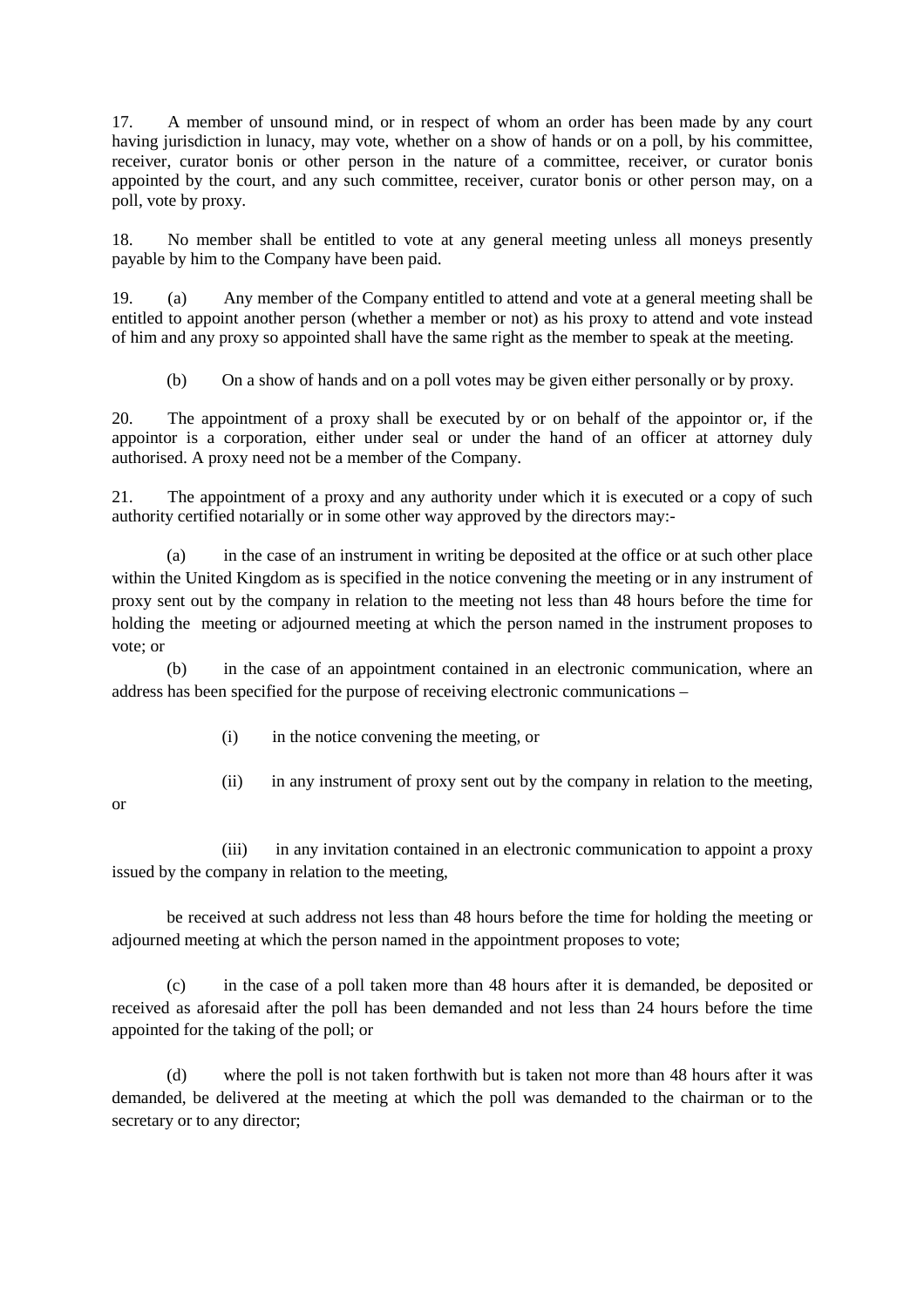and an appointment of proxy which is not deposited, delivered or received in a manner so permitted shall be invalid.

In this Article and the next, "address", in relation to electronic communications, includes any number or address used for the purposes of such communications.

22. The appointment of a proxy shall be executed by or on behalf of the appointor and shall be in the following form (or in a form as near thereto as circumstances admit:- **Limited** 

I/We of in the County of being a member/members of the above name Company, hereby appoint of or failing him of as my/our proxy to vote for me/us on my/our behalf at the (annual or extraordinary, as the case may be) general meeting of the Company to be held on the day of 20 , and at any adjournment thereof.

Signed this day of 20 ,"

23. Where it is desired to afford members an opportunity of instructing the proxy how he shall act the appointment of a proxy shall be in the following form (or in a form as near thereto as circumstances admit:-

" Limited.

 I/We of in the County of being a member/members of the above named Company, hereby appoint of or failing him of as my/our proxy to vote for me/us on my/our behalf at the (annual or extraordinary, as the case may be) general meeting of the Company to be held on the day of 20 , and at any adjournment thereof.

Signed this day of 20 ."

This form is to be used \*in favour of the resolution against

Unless otherwise instructed, the proxy will vote as he thinks fit.

\*Strike out whichever is not desired."

24. The appointment of a proxy shall be deemed to confer authority to demand or join in demanding a poll.

25. A vote given or poll demanded by proxy or by the duly authorised representative of a corporation shall be valid notwithstanding the previous death or insanity of the principal or determination of the authority of the person voting or demanding a poll unless notice of the death or insanity or determination was received by the Company at the registered office or at such other place at which the instrument of proxy was duly deposited or, where the appointment of the proxy was contained in an electronic communication, at the address at which such appointment was duly received before the commencement of the meeting or adjourned meeting at which the vote is given or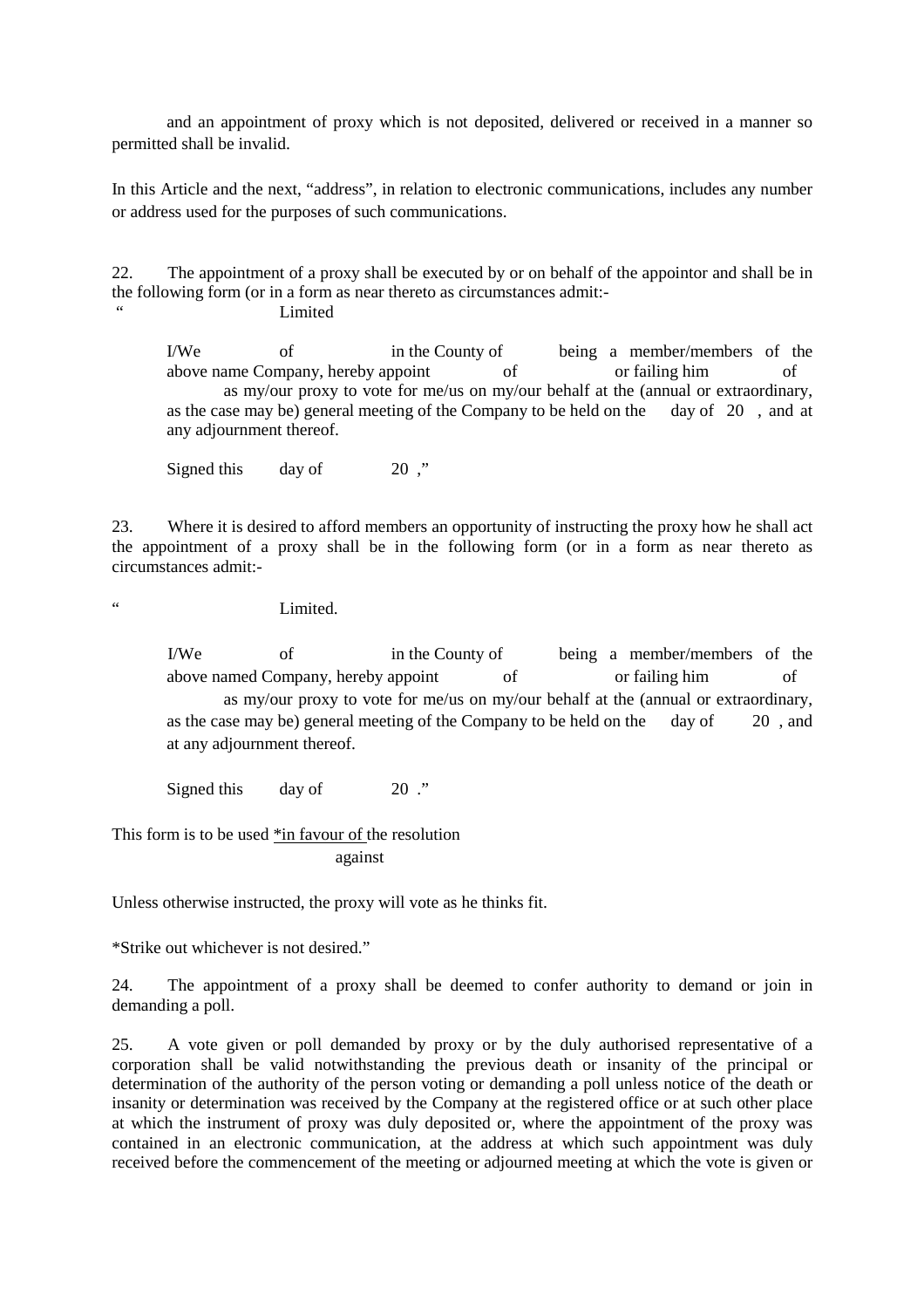the poll demanded or (in the case of a poll taken otherwise than on the same day as the meeting or adjourned meeting) the time appointed for taking the poll.

# CORPORATIONS ACTING BY REPRESENTATIVES AT MEETINGS

26. Any corporation which is a member of the Company may be resolution of its Executive or other governing body authorise such person as it thinks fit to act as its representative at any meeting of the Company, and the person so authorised shall be entitled to exercise the same powers on behalf of the corporation which he represents as that corporation could exercise if it were an individual member of the Company.

# EXECUTIVE COMMITTEE

27. The maximum number of the members of the Executive shall be determined by the Company in general meeting, but unless and until so fixed there shall be no maximum number and the minimum number of members of the Executive shall be two.

28. The Executive shall consist of the directors of the Company who shall be appointed by resolution of the Executive and such other persons as are appointed as members of the Executive from time to time ("the elected members of the Executive"). The elected members of the Executive shall be appointed by resolution of the Company in general meeting.

29. The members of the Executive may be paid all reasonable out of pocket expenses properly incurred by them in attending and returning from meetings of the Executive or any committee of the Executive or general meetings of the Company or in connection with the business of the Company and may be paid such fees or remuneration for their services as a member of the Executive as may be approved by resolution of the Executive PROVIDE ALWAYS that an Executive member shall not take part in the determination of or approval of his own fees or remuneration (if any).

# BORROWING POWERS

30. A member of the Executive may, if the Executive thinks fit, be appointed as an employee of the Company on such terms and conditions (including salary, other remuneration and benefits) as the Executive may determine but provided always that the person in question shall not take part in the authorisation of the offer of employment or the approval of its terms and conditions or any variation thereof.

31. The Executive may exercise all the powers of the Company to borrow money without limit as to amount and upon such terms and in such manner as they think fit, and to grant any mortgage, charge or standard security over its undertaking and property, or any part thereof, and to issue debentures, whether outright or as security for any debt, liability or obligation of the Company or of any third party.

#### POWERS AND DUTIES OF THE EXECUTIVE

32. The business of the Company shall be managed by the Executive, who may pay all expenses incurred in promoting and registering the Company, and may exercise all such powers of the Company as are not, by the Act or the 2006 Act or by these Articles, required to be exercised by the Company in general meeting, subject nevertheless to the provisions of the Act or the 2006 Act or these Articles and to such regulations, being not inconsistent with the aforesaid provisions, as may be prescribed by the Company in general meeting; but no regulation made by the Company in general meeting shall invalidate any prior act of the Executive which would have been valid if that regulation had not been made.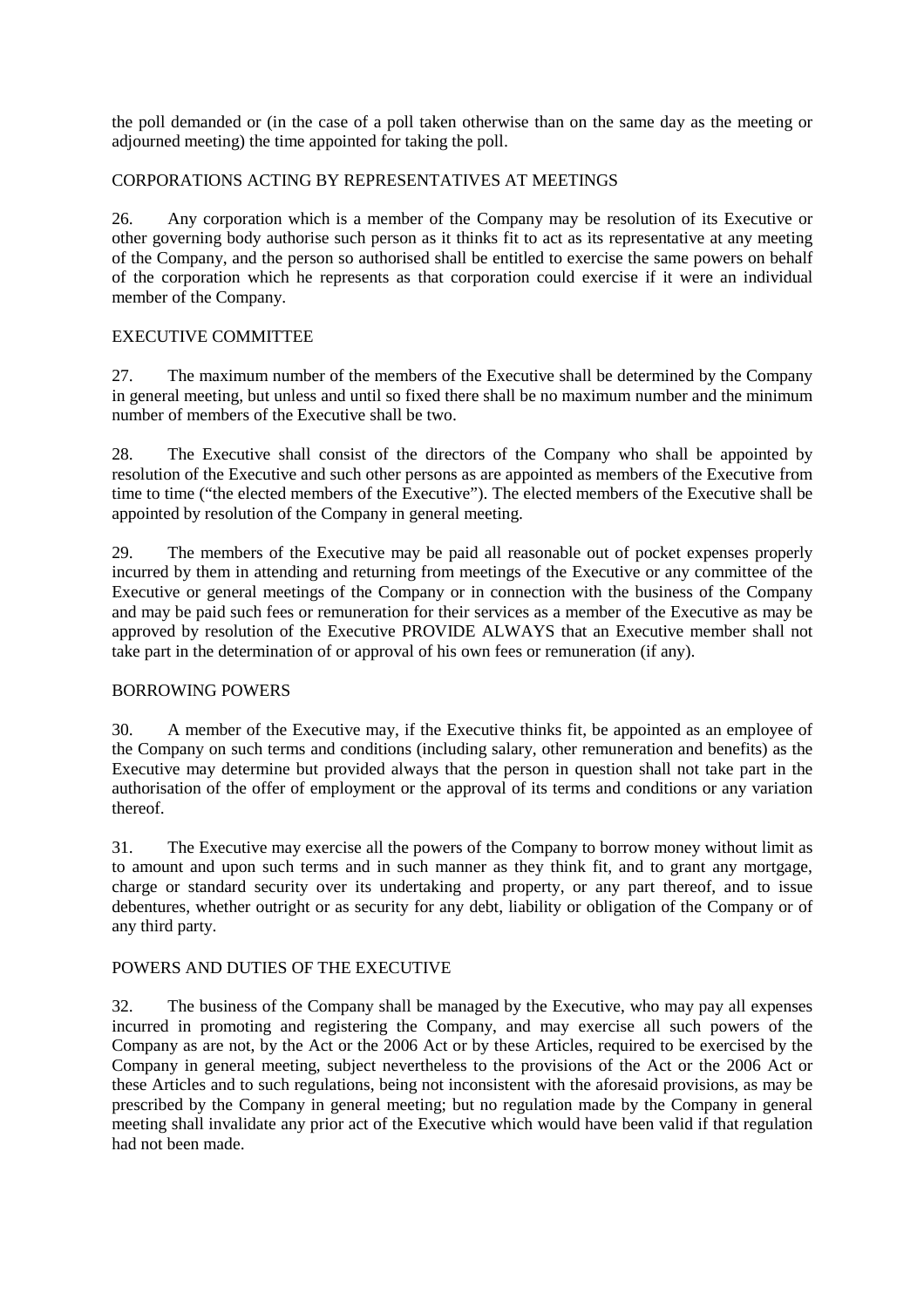33. All cheques, promissory notes, drafts, bills of exchange and other negotiable instruments, and all receipts for moneys paid to the Company, shall be signed, drawn, accepted, endorsed or otherwise executed, as the case may be, by not less than two persons authorised by resolution of the Executive from time to time.

34. The Executive shall cause minutes to be made in books provided for the purpose:-

(a) of all appointments of officers made by the Executive;

(b) of the names of the members of the Executive present at each meeting of the Executive and of any committee of the Executive;

(c) of all resolutions and proceedings at all meetings of the Company, and of the Executive of committees of the Executive.

# DISQUALIFICATION OF MEMBERS OF THE EXECUTIVE

35. The office of member of the Executive shall be vacated if the member:-

(a) having been appointed by virtue of being a chairman of a division of the Company ceases to be chairman of that division; or

(b) becomes bankrupt or makes any arrangement or composition with his creditors generally; or

(c) becomes prohibited from being a member of the Executive by reason of the Company Directors' Disqualification Act 1986 or any order made under any provision of the Act or any other statute or otherwise becomes prohibited by law from being a member of the Executive; or

(d) becomes incapable by reason of mental disorder, illness or injury of managing and administering his property and affairs; or

(e) resigns his office by notice in writing to the Company; or

(f) is directly or indirectly interested in any proposed or existing contract with the Company and fails to declare the nature of his interest in manner required by section 177 or section 182 of the 2006 Act.

36. A member of the Executive shall not vote in respect of any contract in which he is interested or any matter arising thereout nor on any fees or remuneration proposed to be paid to him for his services as a member of the Executive nor on any proposed offer of employment to him or the approval of its terms and conditions (including salary, other remuneration and benefits) or any variation thereof, and if he does so vote his vote shall not be counted.

37. The Company may from time to time by ordinary resolution increase or reduce the number of members of the Executive.

38. The Executive shall have power at any time, and from time to time, to appoint any person to be a member of the Executive, either to fill a casual vacancy or as an addition to the existing members of the Executive, but so that the total number of members of the Executive shall not at any time exceed any maximum number fixed in accordance with these Articles. Any elected member of the Executive so appointed shall hold office only until the next following annual general meeting, and shall then be eligible for re-election.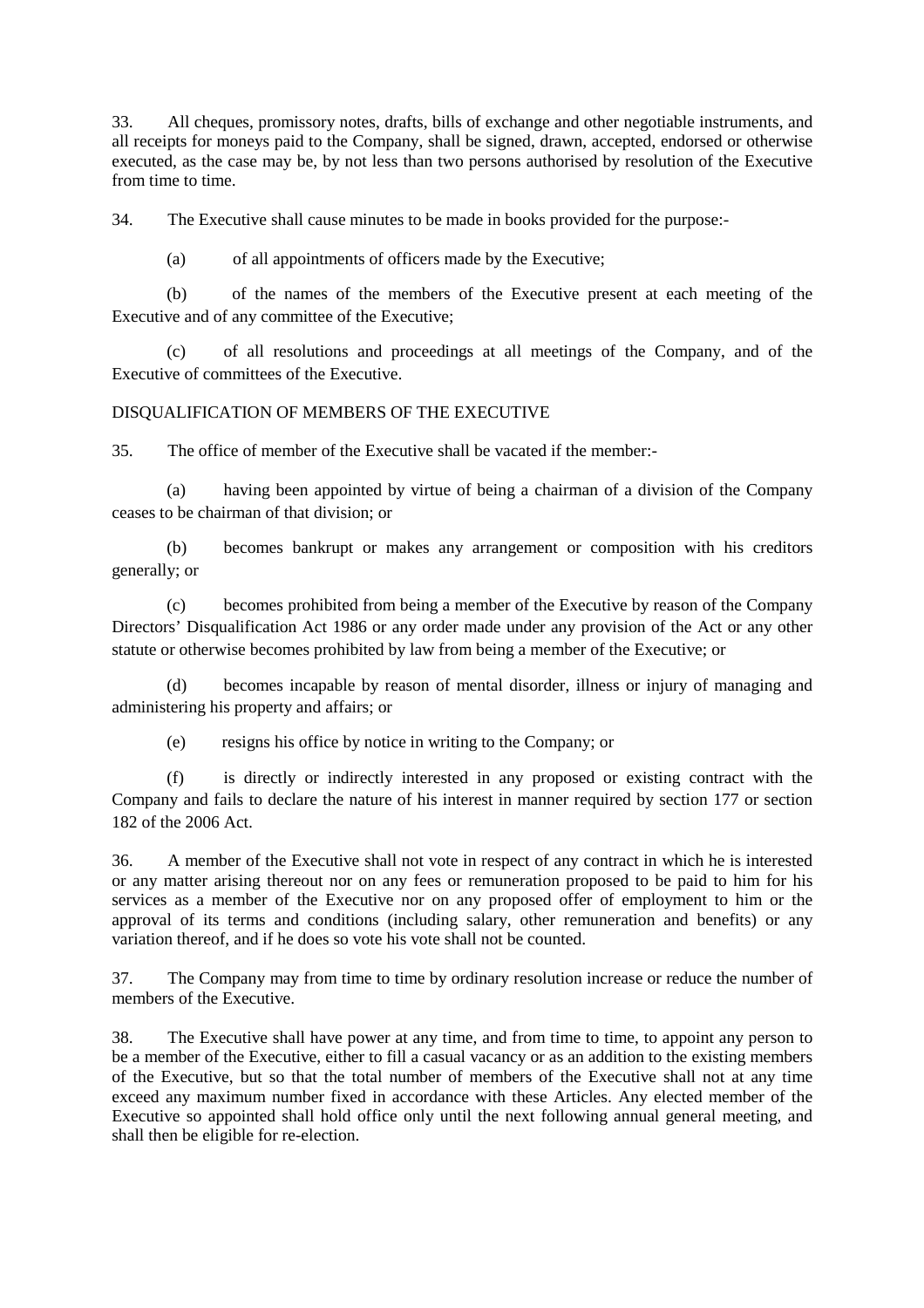39. The Company may by ordinary resolution, of which special notice has been given in accordance with section 312 of the 2006 Act, remove any member of the Executive before the expiration of his period of office notwithstanding anything in these Articles or in any agreement between the Company and such member of the Executive.

40. The Company may by ordinary resolution appoint another person in place of a member of the Executive removed from office under the immediately preceding article. Without prejudice to the powers of the Executive under article 40 the Company in general meeting may appoint any person to be a member of the Executive either to fill a casual vacancy or as an additional member of the Executive.

# PROCEEDINGS OF THE EXECUTIVE

41. The Executive may meet together for the despatch of business, adjourn, and otherwise regulate their meetings, as they think fit. Questions arising at any meeting shall be decided by a majority of votes. In the case of an equality of votes the chairman shall have a second or casting vote. A member of the Executive may, and the secretary on the requisition of a member of the Executive shall, at any time summon a meeting of the Executive. It shall not be necessary to give notice of a meeting of the Executive to any member of the Executive for the time being absent from the United Kingdom.

42. The quorum necessary for the transaction of the business of the Executive may be fixed by the Executive, and unless so fixed shall be three or one-third of the number of the members of the Executive for the time being whichever shall be the greater number.

43. The continuing members of the Executive may act notwithstanding any vacancy in their body, but, if and so long as their number is reduced below the number fixed by or pursuant to the Articles of the Company as the necessary quorum of members of the Executive, the continuing members or member of the Executive may act for the purpose of increasing the number of members of the Executive to that number, or of summoning a general meeting of the Company, but for no other purpose.

44. The Executive may elect a chairman of their meetings and determine the period for which he is to hold office; but, if no such chairman is elected, or if at any meeting the chairman is not present within five minutes after the time appointed for holding the same, the members of the Executive present may choose one of their number to be chairman of the meeting.

45. The Executive may delegate any of their powers to committees consisting of such majority of members of their body as they think fit; any committee so formed shall in the exercise of the powers so delegated conform to any regulations that may be imposed on it by the Executive and shall fully and promptly report all acts and proceedings to the Executive as soon as is reasonably practicable.

46. A committee may elect a chairman of its meeting; if no such chairman is elected, or if at any meeting the chairman is not present within five minutes after the time appointed for holding the same, the members present may choose one of their number to be chairman of the meeting.

47. A committee may meet and adjourn as it thinks proper. Questions arising at any meeting shall be determined by a majority of votes of the members present, and in the case of an equality of votes the chairman shall have a second or casting vote.

48. All acts done by any meeting of the Executive or of a committee of the Executive, or by any person acting as a member of the Executive, shall notwithstanding that it be afterwards discovered that there was some defect in the appointment of any such member of the Executive or person acting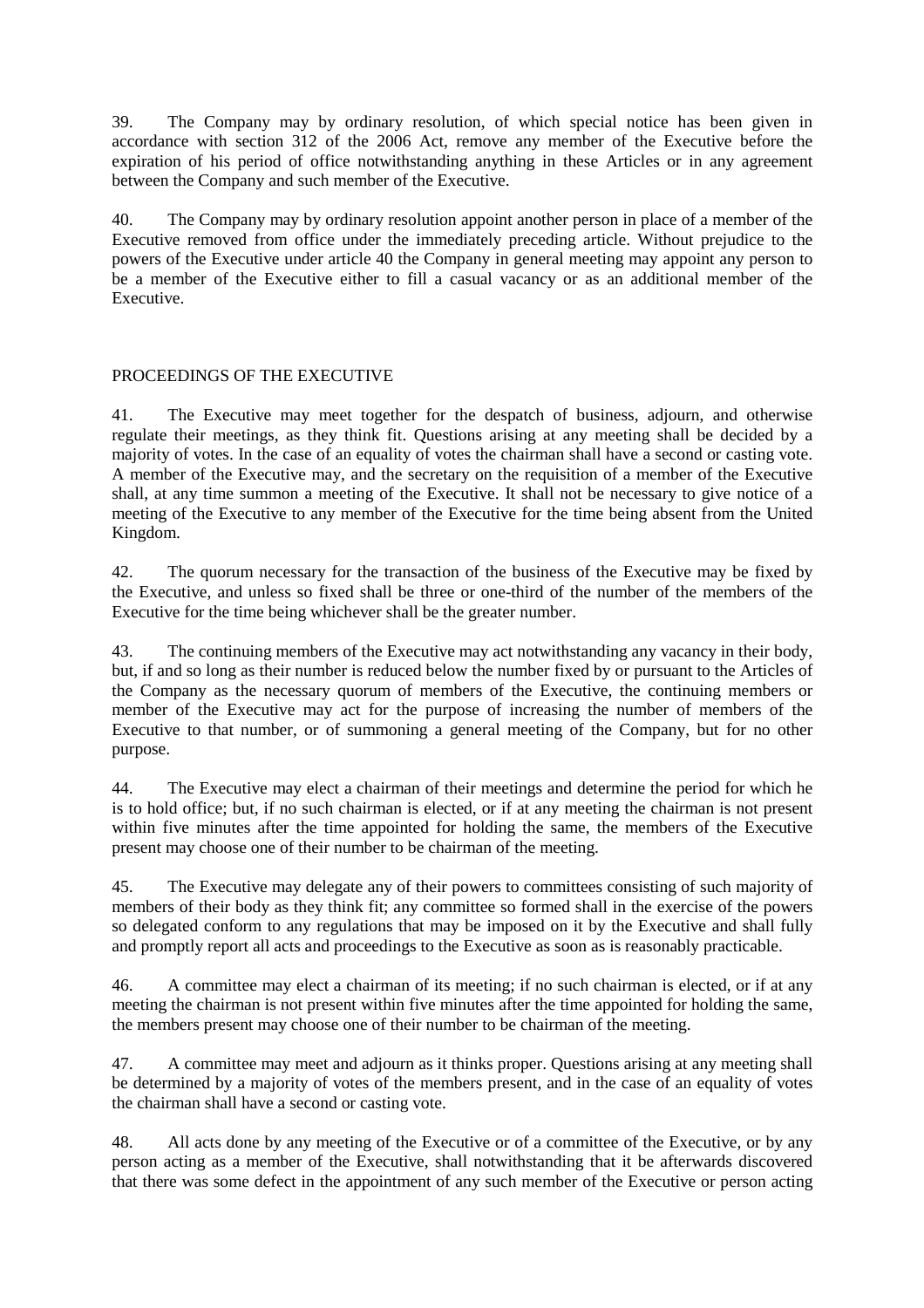as aforesaid, or that they or any of them were disqualified, be as valid as if every such person had been duly appointed and was qualified to be a member of the Executive.

49. A resolution in writing, signed by all the members of the Executive for the time being entitled to receive notice of a meeting of the Executive, shall be as valid and effectual as if it had been passed at a meeting of the Executive duly convened and held.

# **SECRETARY**

50. The Executive may appoint a secretary for such term, at such remuneration and upon such conditions as the Executive may think fit; and any secretary so appointed may be removed by it.

51. A provision of the Act, the 2006 Act or these Articles requiring or authorising a thing to be done by or to a member of the Executive and the secretary (if any) shall not be satisfied by its being done by or to the same person acting both as a member of the Executive and as, or in place of, the secretary.

#### THE SEAL

52. If the Company has a seal the Executive shall provide for its safe custody and it shall only be used by the authority of the Executive or of a committee of the Executive authorised by the Executive in that behalf, and every instrument to which the seal shall be affixed shall be signed by a member of the Executive and shall be countersigned by the secretary (if any) or by a second member of the Executive or by some other person appointed by the Executive for the purpose.

# **ACCOUNTS**

53. The Executive shall cause accounting records to be kept in accordance with the provisions of the Act.

54. The accounting records shall be kept at the registered officer of the Company or, subject to the provisions of the 2006 Act, at such other place or places as the Executive thinks fit, and shall always be open to the inspection of the officers of the Company.

55. The Executive shall from time to time determine whether and to what extent and at what times and places and under what conditions or regulations the accounts and books of the Company or any of them shall be open to the inspection of the members not being members of the Executive, and no member (not being a member of the Executive) shall have any right of inspecting any account or book or document of the Company except as conferred by statute or authorised by the Executive or by the Company in general meeting.

56. The Executive shall from time to time in accordance with the provisions of the 2006 Act, cause to be prepared such profit and loss accounts, balance sheets, group accounts (if any) and reports as are referred to in those provisions (hereinafter called the "annual accounts").

57. A copy of the annual accounts together with a copy of the auditor's report (if any) and Executive's report, shall be sent to every member of the Company and every person entitled to receive notice of general meetings of the Company within the period required by section 424 of the 2006 Act.

#### AUDIT

58. If required by the Act auditors shall be appointed and their duties regulated in accordance with the provisions of the 2006 Act.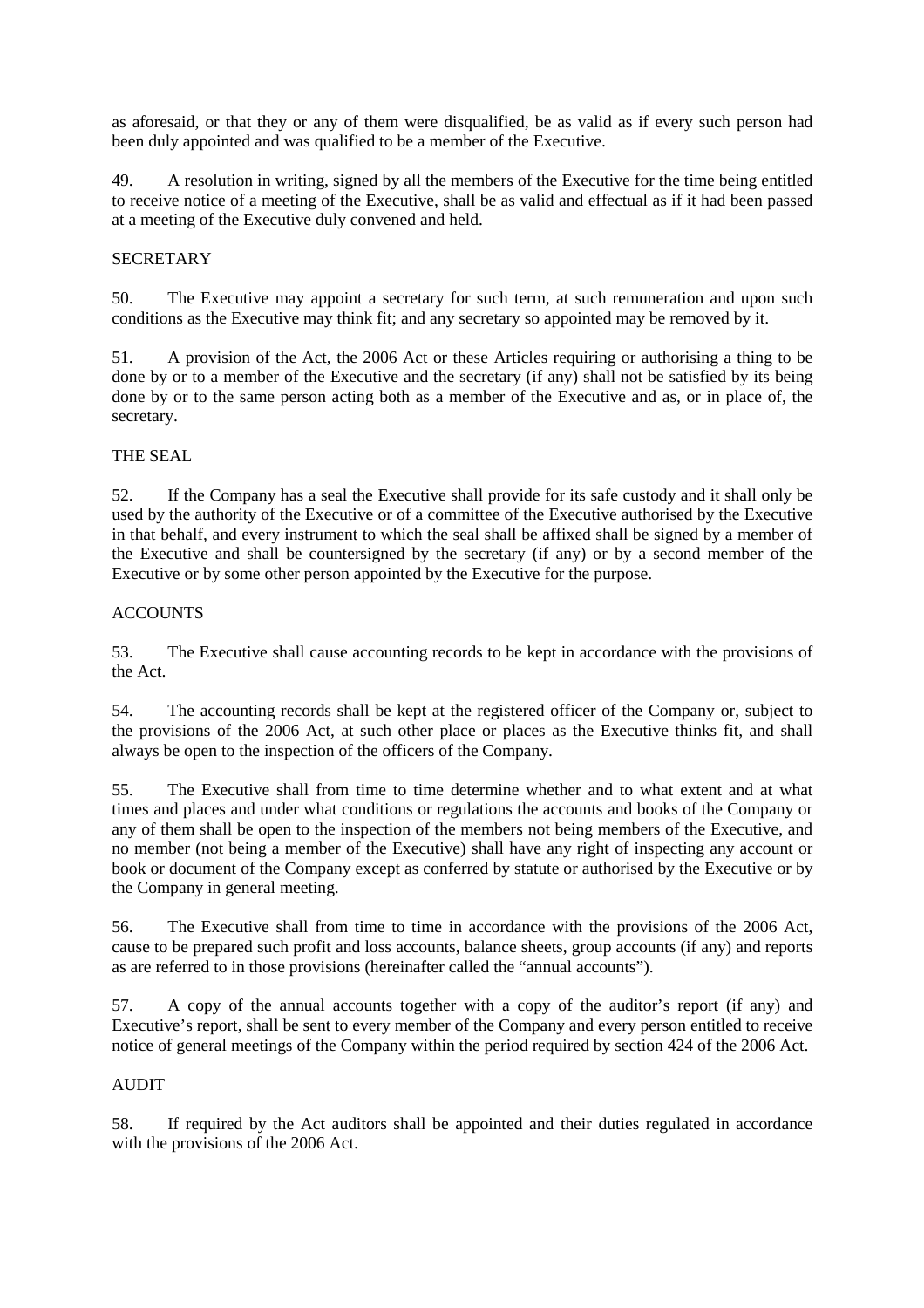#### NOTICES

59. The Company may give any notice to a member either personally or by sending it by post in a prepaid envelope addressed to the member at his registered address or by leaving it at that address or by giving it using electronic communications to an address for the time being notified to the company by the member. A member whose registered address is not within the United Kingdom and who gives to the company address within the United Kingdom at which notices may be given to him, or an address to which notices may be sent using electronic communications, shall be entitled to have notices given to him at that address, but otherwise no such member shall be entitled to receive any notice from the Company. In this article and the next, "address", in relation to electronic communications, includes any number or address used for the purposes of such communications.

60. Notice of every general meeting shall be given in any manner hereinbefore authorised to:-

(a) every member except those members who (having no registered address within the United Kingdom) have not supplied to the Company an address within the United Kingdom for the giving of notices to them;

(b) every person being a trustee in bankruptcy of a member where the member but for his bankruptcy would be entitled to receive notice of the meeting;

- (c) the auditors for the time being of the Company (if any); and
- (d) each member of the Executive.

No other person shall be entitled to receive notices of general meetings.

#### DISSOLUTION

61. Clause 7 of the Memorandum of Association relating to the winding up and dissolution of the Company shall have effect as if the provisions thereof were repeated in these Articles.

#### RULES OR BYE LAWS

62. (a) The Executive may from time to time make such rules or bye laws as it may deem necessary or expedient or convenient for the proper conduct and management of the Company and for the purposes of prescribing classes of and conditions of membership, and in particular but without prejudice to the generality of the foregoing, it may be such rules or bye laws regulate:-

(i) The admission and classification of members of the Company, and the rights and privileges of such members including their rights to make use of the facilities and services offered by the divisions of the Company, and the conditions of membership and the terms on which members may resign or have their membership terminated and the entrance fees, subscriptions and other fees or payments to be made by members.

(ii) The conduct of members of the Company in relation to one another, and to the Company's servants.

(iii) The setting aside of the whole or any part or parts of the Company's premises at any particular time or times or for any particular purpose or purposes.

(iv) The procedure at general meetings and meetings of the Executive and Committees of the Executive in so far as such procedure is not regulated by these presents.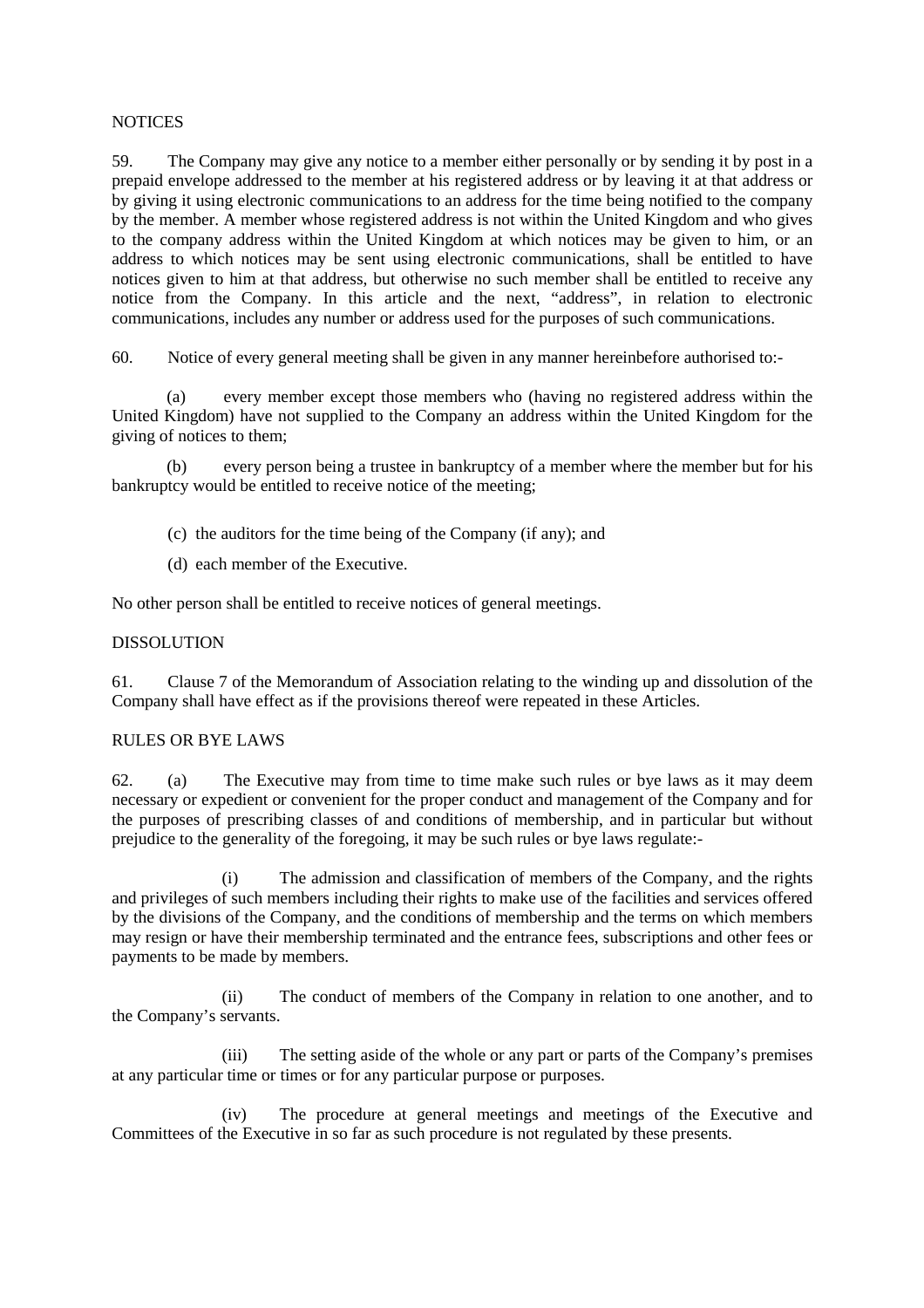(v) And, generally, all such matters as are commonly the subject matter of company rules.

(b) The Company in general meeting shall have power to alter or repeal the rules or bye laws and to make additions thereto and the Executive shall adopt such means as they deem sufficient to bring to the notice of members of the Company all such rules or bye laws, which so long as they shall be in force, shall be binding on all members of the Company. Provided, nevertheless, that no rule or bye law shall be inconsistent with, or shall affect or repeal anything contained in, the Memorandum or Articles of Association of the Company.

#### PROTECTION FROM LIABILITY

63. For the purposes of article 64:

(a) a "Liability" is any liability incurred by a director in connection with any negligence, default, breach of duty or breach of trust by him in relation to the Company or otherwise in connection with his duties, powers or office or any liability incurred by an auditor in connection with any negligence, default, breach of duty or breach of trust by him in relation to the Company occurring in the course of the audit of accounts; and

(b) "Associated Company" shall bear the meaning referred to in section 256 of the 2006 Act.

64. Subject to the provisions of the 2006 Act and without prejudice to any protection from liability which may otherwise apply:

(a) the directors shall have power to purchase and maintain for any director of the Company, any director of an Associated Company and any officer of the Company (not being a director or auditor of the Company), insurance against any Liability; and

(b) every director or auditor of the Company and every officer of the Company (not being a director or auditor of the Company) shall be indemnified out of the assets of the Company against any liability incurred by him in defending any proceedings, whether civil or criminal, in which judgement is given in his favour or in which he is acquitted or in connection with any application in which relief is granted to him by the court from any Liability.